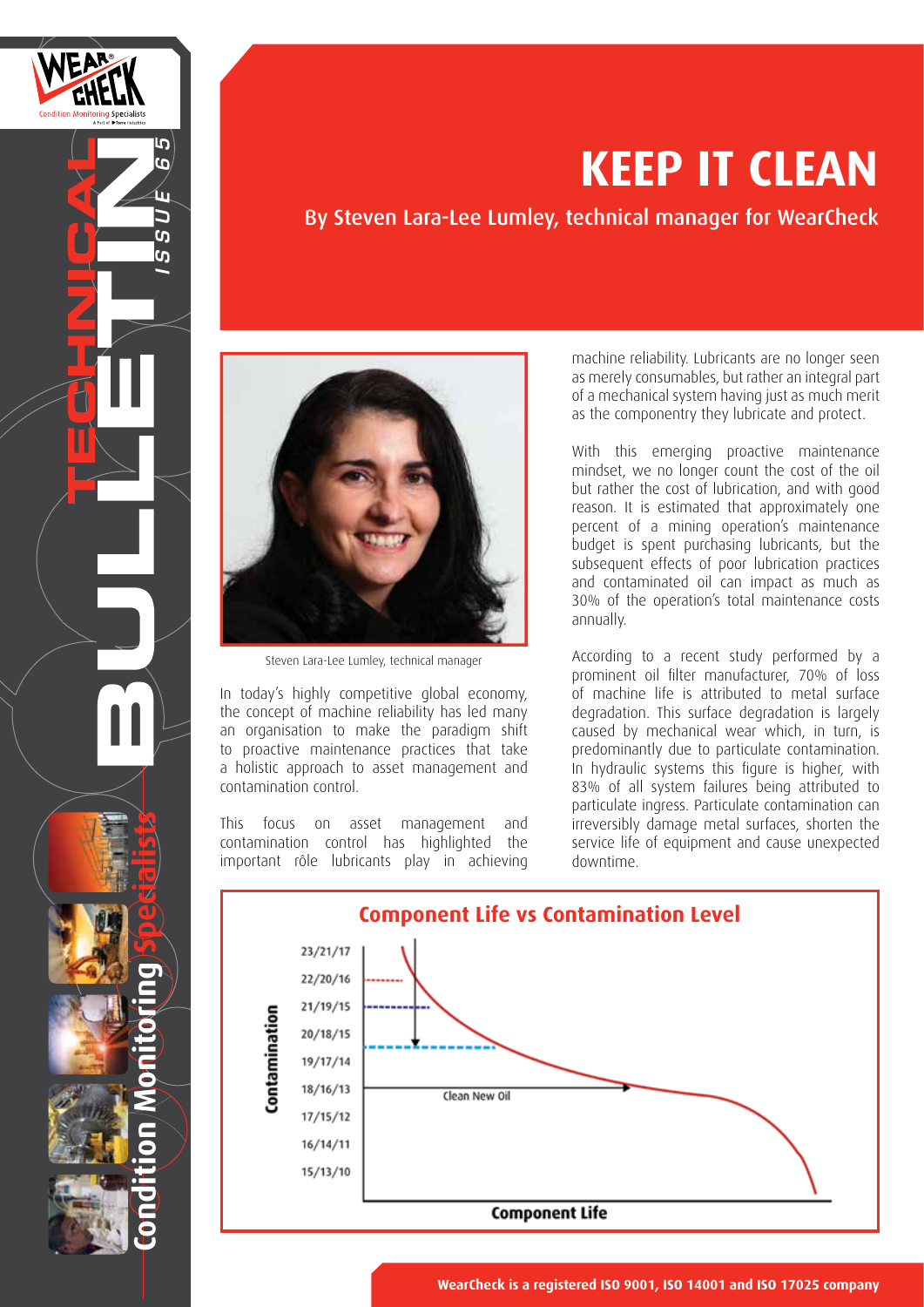When it comes to classifying solid particulate contaminants, they are generally grouped according to the way in which ingression takes place. There are three general types of ingression: built-in, ingested and generated.

Built-in contamination consists of manufacturing or service debris such as machining swarf, weld spatter or drill turnings.

Contamination that enters the machine and lubricant under normal operating conditions from the outside environment is referred to as ingested particle ingress. These could be from process contamination, (coal dust, ore dust, cement etc.), atmospheric contaminants, (airborne dust), or combustion by-products like soot from internal combustion engines.

Finally, generated particle ingress occurs when the mechanical system generates its own particles. This can occur on internal metal surfaces through corrosion, mechanical wear, cavitation, abrasion, etc. The oil itself also has the ability to break down and form particles (sludge, oxidation byproducts etc.).

It stands to reason that if there are fewer particles in the oil, there will



## **Solid Particle Ingression**

| <b>Built in</b>        | Ingested     | Generated               |  |  |
|------------------------|--------------|-------------------------|--|--|
| · Service debris       | · Process    | · Surface wear          |  |  |
| · Manufacturing debris | · Atmosphere | $\cdot$ Oil degradation |  |  |
|                        | • Combustion |                         |  |  |

be less surface degradation and the equipment will last longer. If the equipment lasts longer, it will perform its intended function over a longer period of time and the equipment will be more reliable.

In a nutshell, oil cleanliness is key to equipment reliability and uptime, which is central to productivity.

Now that we have established the importance of oil cleanliness, let us

examine how particulate contaminants are measured and quantify the value of their removal.

The cleanliness level of an oil sample can be determined using a number of techniques, but the most common methods used today by commercial oil analysis laboratories measure the amount and size of particles with an optical particle counter. As fluids move past a laser light, particles in the path block the light and create a shadow

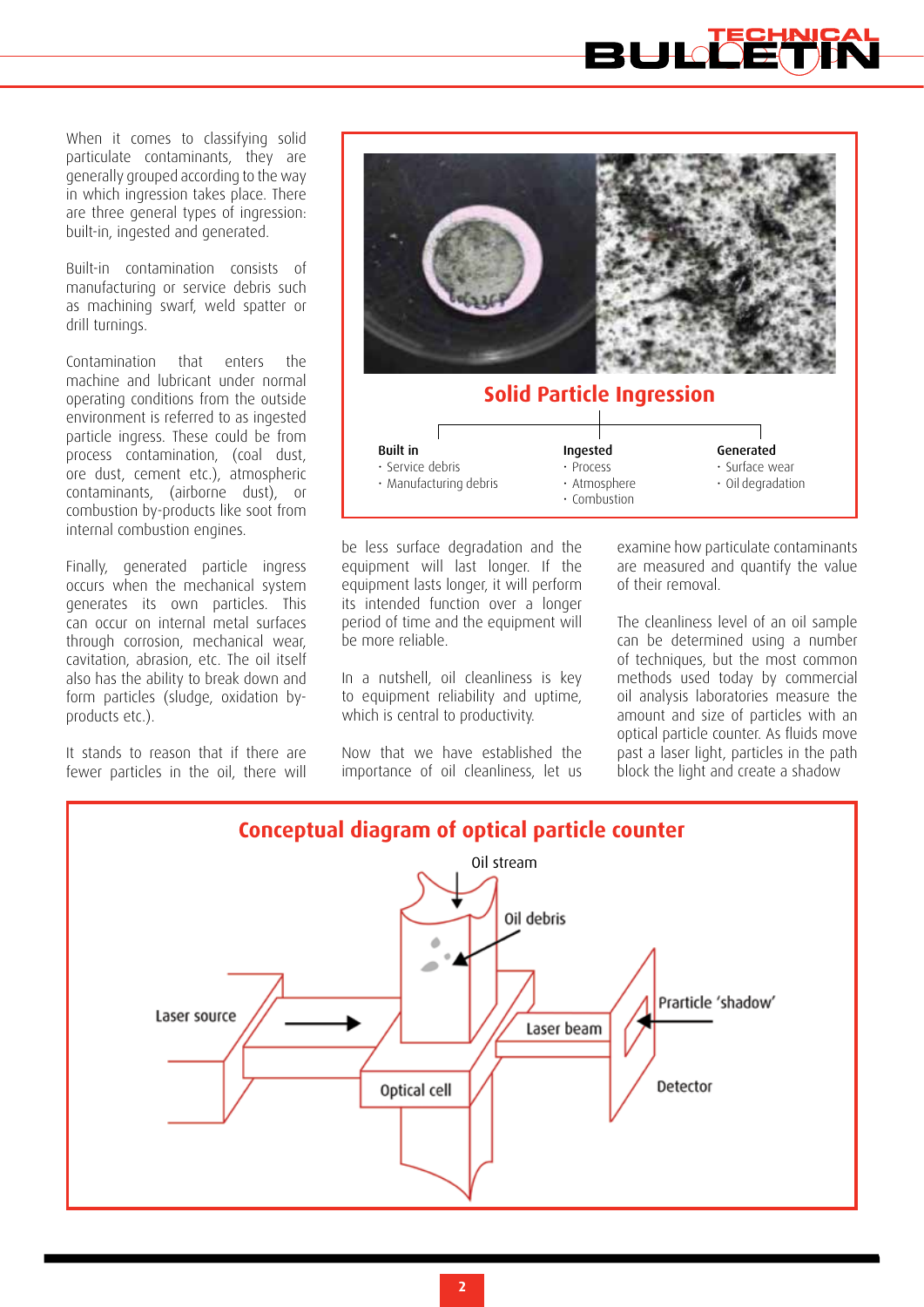

that is measured by a photo sensor. The sensor, which has been calibrated with a special calibrating fluid containing a known number of particles and their sizes, reports the number of particles by size per ml of oil.

The International Organisation for Standardisation (ISO) developed a code system called the ISO cleanliness code which is a global standard for measuring particulate contamination levels in fluids. The cleanliness code is used to quantify particulate contamination levels per millilitre of fluid.

ISO 4406:99 is the current reporting standard for fluid cleanliness. According to this standard, the number of particles per millilitre of oil is counted in size ranges from four micron going up to 100 micron. The total number of particles greater than four, six and 14 micron is then evaluated and assigned range numbers that indicate the cleanliness of the oil as seen in table 1 below.

Note that for every number increase in the ISO code scale, the number of particles per ml of fluid doubles, which has an overall exponential effect.



### **ISO 4406:1999 Code Chart**

#### **SETTING TARGETS**

It is important to have a contamination control strategy wherein targets are set, action is taken and results measured.

When selecting target cleanliness codes for lubricating systems it is important to keep in mind the objectives to be achieved. Maximising equipment reliability and safety, minimising repair and replacement costs, satisfying warranty requirements and minimising production downtime are all attainable goals with an effective contamination

Table 1

#### control strategy.

Establishing targets and measuring performance against these benchmark targets allows maintenance professionals to quantify potential savings.

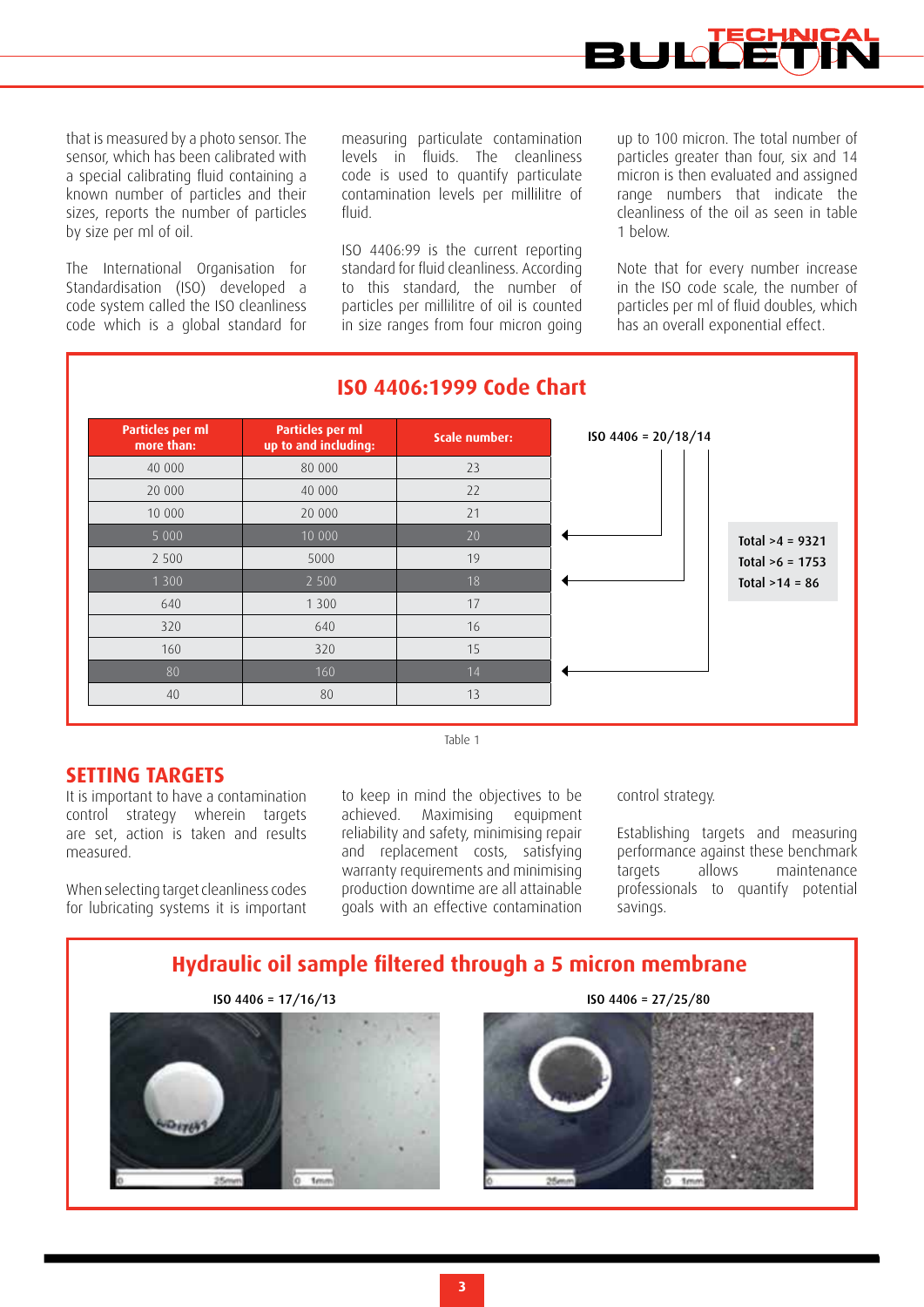



When selecting target cleanliness levels for lubricating systems it is important to keep in mind that it is particles of approximately the same size as the machine clearances that have the greatest destructive potential. Particles the size of, or slightly larger than, the oil film thickness enter the contact zone and damage metal surfaces.

Generally speaking, the smaller the

clearances between a component's metal surfaces, the tighter the cleanliness requirements will be. For instance, servo valves in hydraulic systems are more vulnerable to contamination-related failures than low-speed gearboxes, therefore the hydraulic systems will require stricter (lower) oil cleanliness targets.

To illustrate this concept, let's consider a fluid being pumped at 246l/min

that has an ISO cleanliness code of 22/21/18. In one year, 3991kg of dirt would pass through this pumping system. That is almost four tons of dirt and approximately the kerb weight of two Toyota Fortuna SUV's combined! How long do you think a pump would last in that environment? If the fluid is cleaned to a cleanliness level of 16/14/11, only 4kg of dirt would pass through the pump in one year.

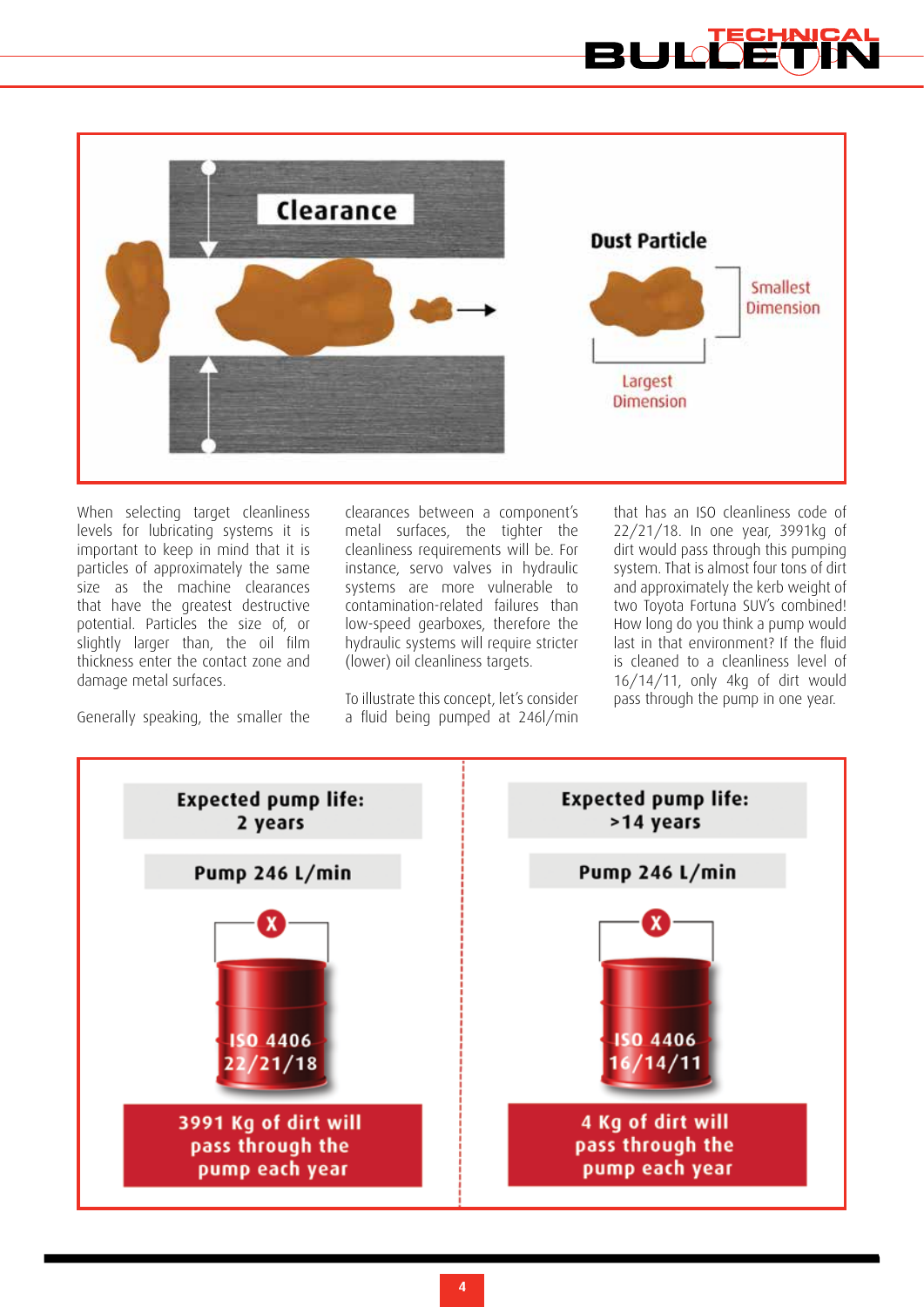

A reduction in the cleanliness rating by six codes resulted in a 1000-fold decrease in particulate contamination. From this example, we can clearly see that even small changes in the ISO cleanliness rating results in a large change in particulate contaminants.

Table 2 below illustrates the potential life extension factor of a hydraulic system based on improving the oil's cleanliness level from the initial to the target cleanliness codes.

From the grid, it can be seen that by reaching and maintaining the

example machine's new cleanliness target level of 18/16/13 from the current 22/20/17 level, a life extension factor of three-fold can be realised.

Component life can be increased by improving lubricant cleanliness.

|             |                              | <b>Target Cleanliness</b> |                |                |                |                |                |  |
|-------------|------------------------------|---------------------------|----------------|----------------|----------------|----------------|----------------|--|
|             |                              | 22/20/17                  | 21/19/16       | 20/18/15       | 19/17/14       | 18/16/13       | 17/15/12       |  |
|             | 28/26/23                     | 5                         | 7              | 9              | 10             | >10            | >10            |  |
|             | 27/25/22                     | $\overline{4}$            | 5              | $\overline{7}$ | 9              | >10            | >10            |  |
|             | $\frac{1}{26}/\frac{24}{21}$ | $\mathcal{E}$             | $\overline{4}$ | 6              | $\overline{7}$ | 9              | >10            |  |
|             | 25/23/20                     | $\overline{2}$            | $\overline{3}$ | $\overline{4}$ | 5              | $\overline{7}$ | 9              |  |
| Cleanliness | 24/22/19                     | 1.6                       | $\overline{2}$ | $\overline{3}$ | $\overline{4}$ | 5              | $\overline{7}$ |  |
|             | 23/21/18                     | 1.3                       | 1.5            | $\overline{2}$ | $\overline{3}$ | $\overline{4}$ | 5              |  |
| Current     | 22/20/17                     |                           | 1.3            | 1.6            | $\overline{2}$ | $\overline{3}$ | $\overline{4}$ |  |
|             | 21/19/16                     |                           |                | 1.3            | 1.6            | $\overline{2}$ | 3              |  |
|             | 20/18/15                     |                           |                |                | 1.3            | 1.6            | $\overline{2}$ |  |
|             | 19/17/14                     |                           |                |                |                | 1.3            | 1.6            |  |
|             | 18/16/13                     |                           |                |                |                |                | 1.3            |  |

Table 2 – Life expectancy table (Source: Noria Corporation)

Expanding upon the life expectancy factors from Table 2, one can further illustrate the potential savings associated with a sound contamination control strategy by developing a value model that takes equipment replacement cost and expected life into consideration.

Table 3 on page six provides an estimated annual value based on a contamination control programme wherein oil cleanliness targets are set and the associated value calculated for each component at a mining site. The component life extension factors are derived from the life expectancy table (Table 2). The value calculation does not consider an increase or decrease in profits associated with contamination control that may positively or negatively impact production.

For the purpose of this theoretical model, certain assumptions have been included in the calculations. The model is intended to simply illustrate the value associated with maintaining appropriate oil cleanliness.

#### **Assumptions in this model include:**

- Wear within the component is assumed to be linear over time.
- It is assumed that the equipment life expectancy is based on normal operating conditions.
- The estimated component life is based on an assumed and constant cleanliness value of 21/19/16.
- Correct maintenance practices are

applied to the equipment.

When all is said and done, clean oil reduces the lifetime operating expense of equipment. This, in turn, maximises the lifetime usefulness of the equipment and ultimately produces a greater return on investment. In the final analysis, if you want to see the green you've got to keep it clean.

Protecting your lubricants – and, ultimately, your equipment – from the harmful effects of contamination and lubricant degradation begins with a sound contamination control strategy that takes a cradle to grave approach, incorporating best practice lubricant storage, dispensing and filtration practices.